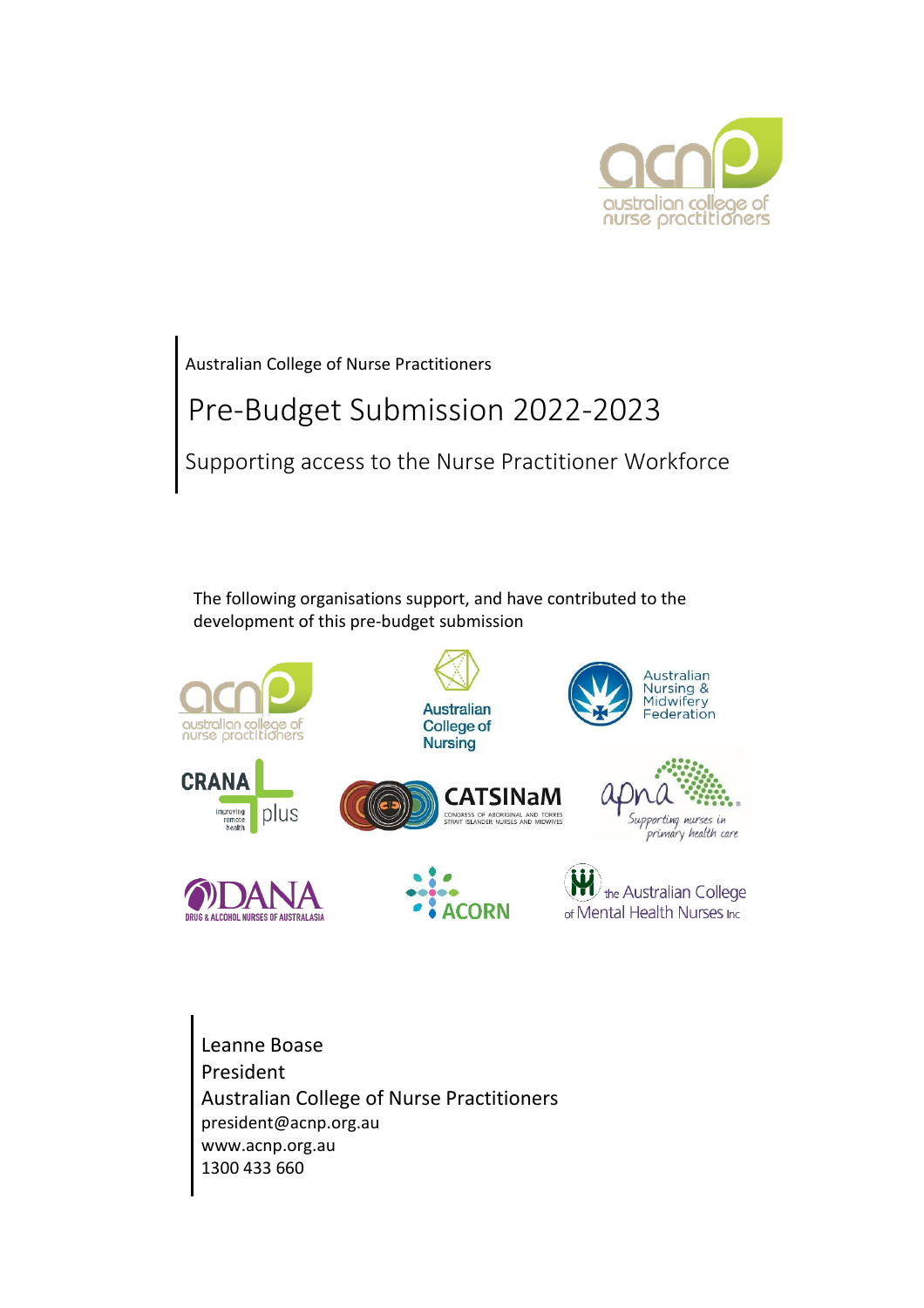

## TABLE OF CONTENTS

| Proposal 1 - Increasing the rebates<br>Proposal 2 - Closing the Gap |  |
|---------------------------------------------------------------------|--|
| Table 1<br>Table 2<br>Table 3                                       |  |
|                                                                     |  |
|                                                                     |  |
|                                                                     |  |
|                                                                     |  |
| Appendix 1<br>Appendix 2                                            |  |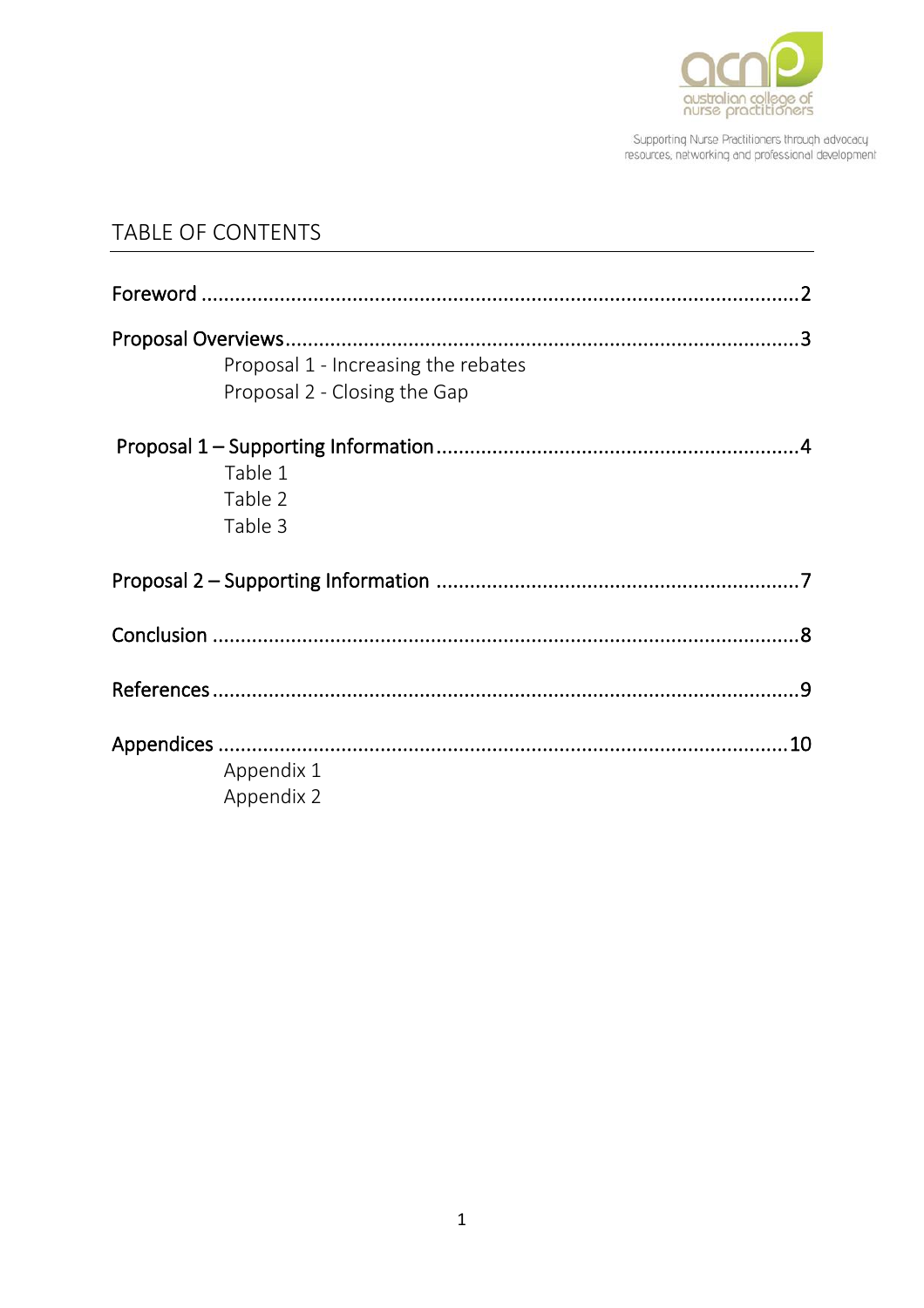

### <span id="page-2-0"></span>FOREWORD

This group of peak nursing organisations request consideration of this pre-budget submission for the upcoming Federal budget, with the aim for implementation on 1st July 2022.

There are significant existing barriers to Nurse Practitioner (NP) roles in Australia, particularly in relation to Primary Care, Mental Health, Rural and Remote areas, Aboriginal and Torres Strait Islander Health and Aged Care. While the important work of the Nurse Practitioner 10 Year Plan Steering Committee is well underway, and is vitally important, this pre-budget submission would greatly support this work, and ensure the workforce is available when outcomes of the 10-Year plan are ready for implementation.

We know that many Australians, especially those at a disadvantage, can struggle to access health care at the right time, and this is further exacerbated in remote and rural areas. The two key proposals within this pre-budget submission aim to ensure that:

- Access to health care is improved, especially for disadvantaged people
- People are not disadvantaged because the only health provider they can access is a NP
- NPs are able to sustainably remain in roles in the private sector, and work in primary care settings sustainably such as GP practices and ACCHOs
- Disincentives to employing or engaging NPs are reduced
- Advanced practice nurses can have more confidence in enrolling in courses that lead to endorsement as a NP, leading to workforce development and increasing numbers of Nurse Practitioners
- Aboriginal and Torres Strait Islander people are not disadvantaged if they choose to see a NP, and/or only have access to a NP

Further, this proposal would also significantly improve goodwill and confidence in relation to the Nurse Practitioner 10 Year Plan (NP 10 Year Plan) within the current NP workforce, and the wider nursing workforce.

#### *The key objective of this proposal is to support the most immediate and critical needs of the NP workforce, and their patients, prior to implementation of any outcomes from the work of the NP 10 Year Plan Steering Committee.*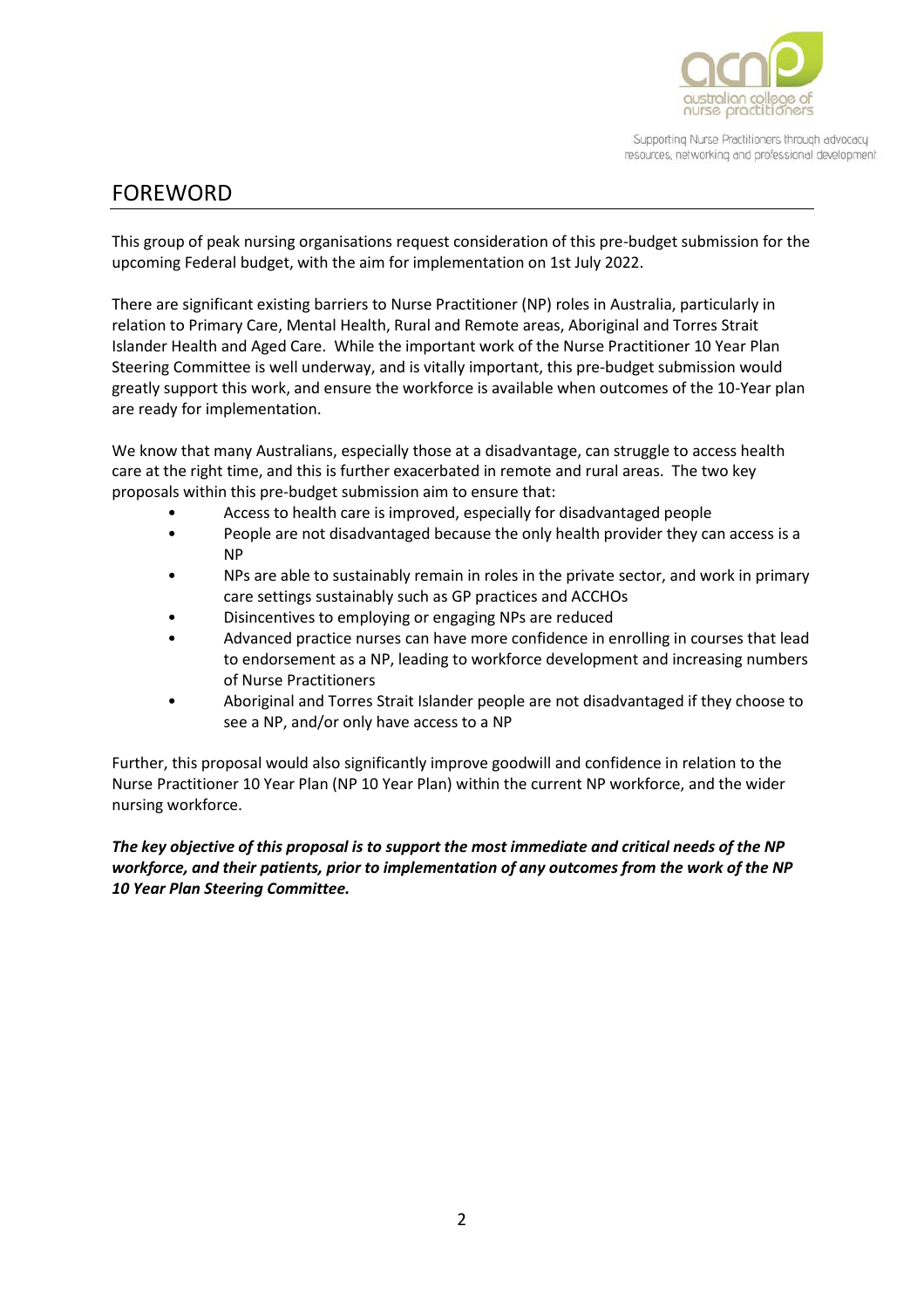

# <span id="page-3-0"></span>PROPOSAL OVERVIEWS

|                        | Summary of Proposal $1$ – Increasing the rebates:                                                                                                                                                                                                                                                                                                                                                                                                                                                                                                                                                                                                     |  |
|------------------------|-------------------------------------------------------------------------------------------------------------------------------------------------------------------------------------------------------------------------------------------------------------------------------------------------------------------------------------------------------------------------------------------------------------------------------------------------------------------------------------------------------------------------------------------------------------------------------------------------------------------------------------------------------|--|
| <b>Action:</b>         | To increase Nurse Practitioner time-based rebates (Table 1)                                                                                                                                                                                                                                                                                                                                                                                                                                                                                                                                                                                           |  |
| Timeline:              | 1st July 2022                                                                                                                                                                                                                                                                                                                                                                                                                                                                                                                                                                                                                                         |  |
| <b>Projected cost:</b> | \$18 million in 2022/2023, or \$133 million over 5 years (20% annual<br>increase in services) (Table 1)                                                                                                                                                                                                                                                                                                                                                                                                                                                                                                                                               |  |
| <b>Cost Savings:</b>   | Earlier intervention and preventative care is well documented as<br>highly cost effective, especially when accessible, affordable, and<br>delivered closer to home. This particularly applies in Primary Care,<br>Aged Care, Mental Health, Rural and Remote areas, and in Aboriginal<br>and Torres Strait Islander Health1, 2, 3. Enabling NPs to work<br>sustainably in these areas can prevent some of the high costs<br>associated with chronic disease, placement of locum practitioners,<br>and avoidable hospital admissions 1, 4, 5, 6, 7, making this a low<br>cost/high return proposal in terms of health care dollars, and human<br>cost. |  |
| <b>Benefits:</b>       | Cost savings to patients and consumers are also significant, reducing<br>delays to care, the burden of travel and out of pocket costs.<br>Furthermore, advanced practice nurses in Australia, would be more<br>likely to enrol in courses leading to endorsement as a NP, and move<br>into NP roles in Primary Care, Aged Care, Rural and Remote areas, and<br>in Aboriginal and Torres Strait Islander Health.                                                                                                                                                                                                                                       |  |

### **Summary of Proposal 2 – Closing the Gap:**

| <b>Action:</b>         | Existing Close the Gap initiatives be extended to patients of Nurse<br>Practitioners                                                                                                                                                                                                                                                                                                       |  |
|------------------------|--------------------------------------------------------------------------------------------------------------------------------------------------------------------------------------------------------------------------------------------------------------------------------------------------------------------------------------------------------------------------------------------|--|
| Timeline:              | 1st July 2022                                                                                                                                                                                                                                                                                                                                                                              |  |
| <b>Projected cost:</b> | Administrative costs to implement the change                                                                                                                                                                                                                                                                                                                                               |  |
| <b>Cost Savings:</b>   | Reduction of duplicated consultations as some patients eligible for<br>PBS Prescriptions under CTG currently need to seek secondary<br>consultation in order to access their entitlements. This will also add<br>incentive to employ or engage NPs, with savings in relation to the cost<br>of locum services and workforce turnover, especially in rural and<br>remote areas, and ACCHOs. |  |
| <b>Benefits:</b>       | Improved access to care and timely access to medicines for people<br>eligible for CTG, and a reduction in complications and costs associated<br>with poor chronic disease management. Consistent access to CTG<br>regardless of the type of PBS prescriber will also reduce confusion.                                                                                                     |  |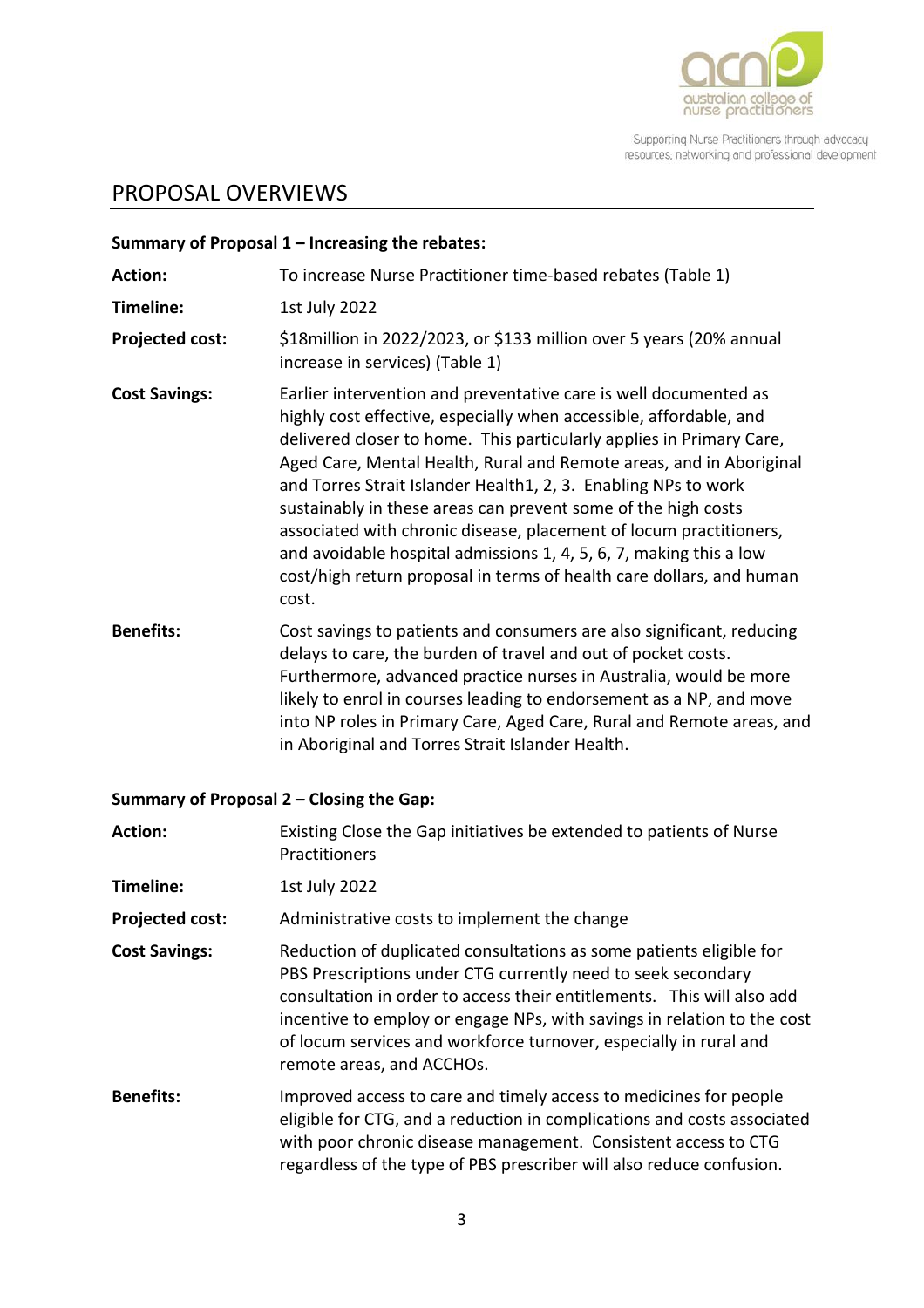

# <span id="page-4-0"></span>PROPOSAL 1 – Supporting Information

#### **Increasing the rebates:**

Currently, MBS rebates for patients of NPs sit just below 50% of the rebates that patients receive for allied health services, and even lower comparatively with medical practitioners. This directly impacts on patient access to healthcare services, especially in relation to marginalised populations, and in rural, regional, and remote areas. It is also well-established that this negatively affects the ability of NPs to work in these regions, for them to work in private practice, or be employed in the primary care sector, especially where patients/consumers are unable to afford out-of-pocket costs. We have compared NP rates directly with allied health rates, in the absence of any other reasonable measure available.

We have recently seen the announcement of additional support for medical practitioners and nurse practitioners through the reduction in university debt for those who choose to work in rural, regional, and remote areas. Unfortunately, without addressing the rebates for NP services, there is unlikely to be any increase in NP numbers in these underserviced areas, as the business models will continue to be unsustainable, both as private practitioners or employees in private practice. We would like to see an uptake of this proposal as soon as possible, especially in the interests of rural and remote health.

While the work Nurse Practitioner 10 Year Plan Steering Committee will address many of the workforce issues, it is imperative that the rebate increase is implemented sooner rather than later, as there are currently well documented negative and ongoing impacts on the NP workforce. This change will ensure the workforce is less likely to deplete, and will improve interest and commitment to enrolling in NP training, as nurses see there is now a viable option in private practice and primary care. The time for a nurse to enrol and complete training, and meet the requirements for endorsement can be anything between 2 and 5 years.

Increasing the rebate now will also increase the confidence of the nurse practitioner workforce, and the wider nursing workforce, in relation to Government support for the NP role, and support the work of the Nurse Practitioner 10 Year Plan Steering Committee. This would represent a significant commitment of goodwill and commitment to nursing and health.

#### **Supporting Data:**

Supporting data were prepared based on MBS items (and rates) from July 2017-June 2020, and would require an additional \$18 million per year, with a projected increase of 20% per year as NP services become more viable, and numbers increase. This can be seen reflected in Table 1.

Current MBS time-based consultations with NPs proportionally is only 0.5% when measured over a three-year period against Vocationally Registered (VR) GP and Non VR MBS items (Table 2).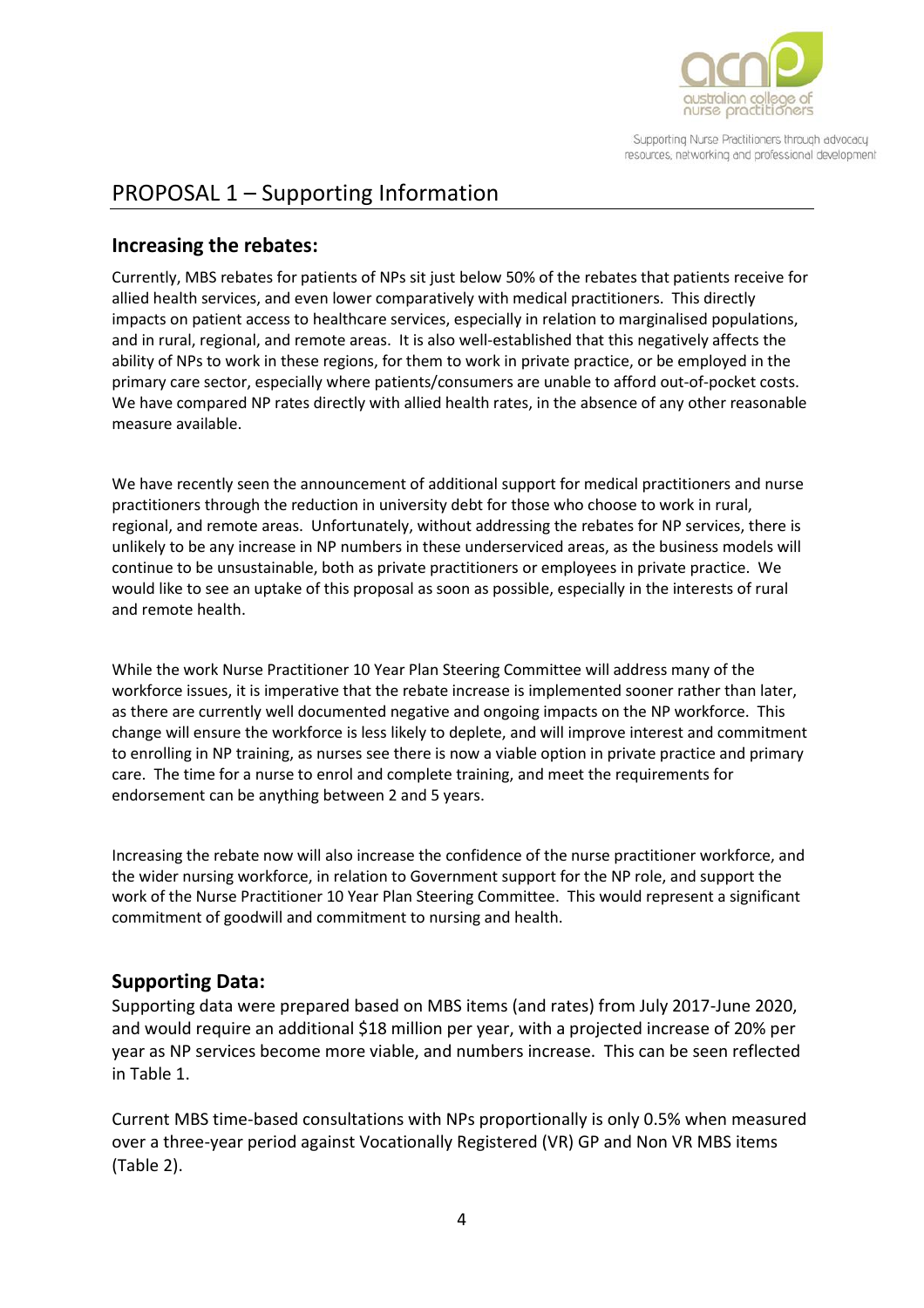

| <b>Item</b>                 | Current (30 <sup>th</sup> June 2020) |              | Proposed rebate | Proposed rebate      |
|-----------------------------|--------------------------------------|--------------|-----------------|----------------------|
|                             |                                      |              |                 | applying July 1 2020 |
|                             |                                      |              |                 | indexation           |
| 82200                       | 8.20                                 |              | 16.63           | 17.46                |
| 82205                       | 17.85                                |              | 35.28           | 37.05                |
| 82210                       | 33.80                                |              | 52.95           | 55.60                |
| 82215                       | 49.80                                |              | 103.32          | 108.49               |
|                             |                                      |              |                 |                      |
| <b>Item</b>                 | Services for                         | Old          | Proposed rebate | With July 1st 2020   |
|                             | period                               | rebate       |                 | indexation           |
| 82200                       | 40428                                | 331510       | 672318          | 705934               |
| 82205                       | 228787                               | 4083848      | 8071605         | 8475185              |
| 82210                       | 224471                               | 7587120      | 11885739        | 12480026             |
| 82215                       | 135288                               | 6737342      | 13977956        | 14676854             |
| Total                       |                                      | 18739820     | 34607618        | 36337999             |
| Difference /budget increase |                                      | \$15,867,798 | \$16,661,188    |                      |
|                             |                                      |              | (30/06/20 data) | (01/07/21)           |

#### **Table 1**

*Increasing rebates, as per the costings submitted, reflects an overall increase to MBS cost of 84% in the sample period., However this corrects the disparity in rebates for consumers in a fair and reasonable way. This also recognises and supports the level of training, and the advanced care offered by our most experienced and autonomous members of the nursing workforce.*

*Based on projected Budget for 2022-2023, the budget would need to include an additional \$18 million to account for the steady increase in NPs in Primary Care since the 2019/2020 data, and the indexation of MBS rebates each year on 1st July.*

*Projected growth of NP numbers would increase from the current annual 9% increase, as other primary care providers (including GP clinics and ACCHOs) begin to employ more NPs, and more NPs are able to establish their own practices. We project this growth could be as high as 15% - 20% per year.*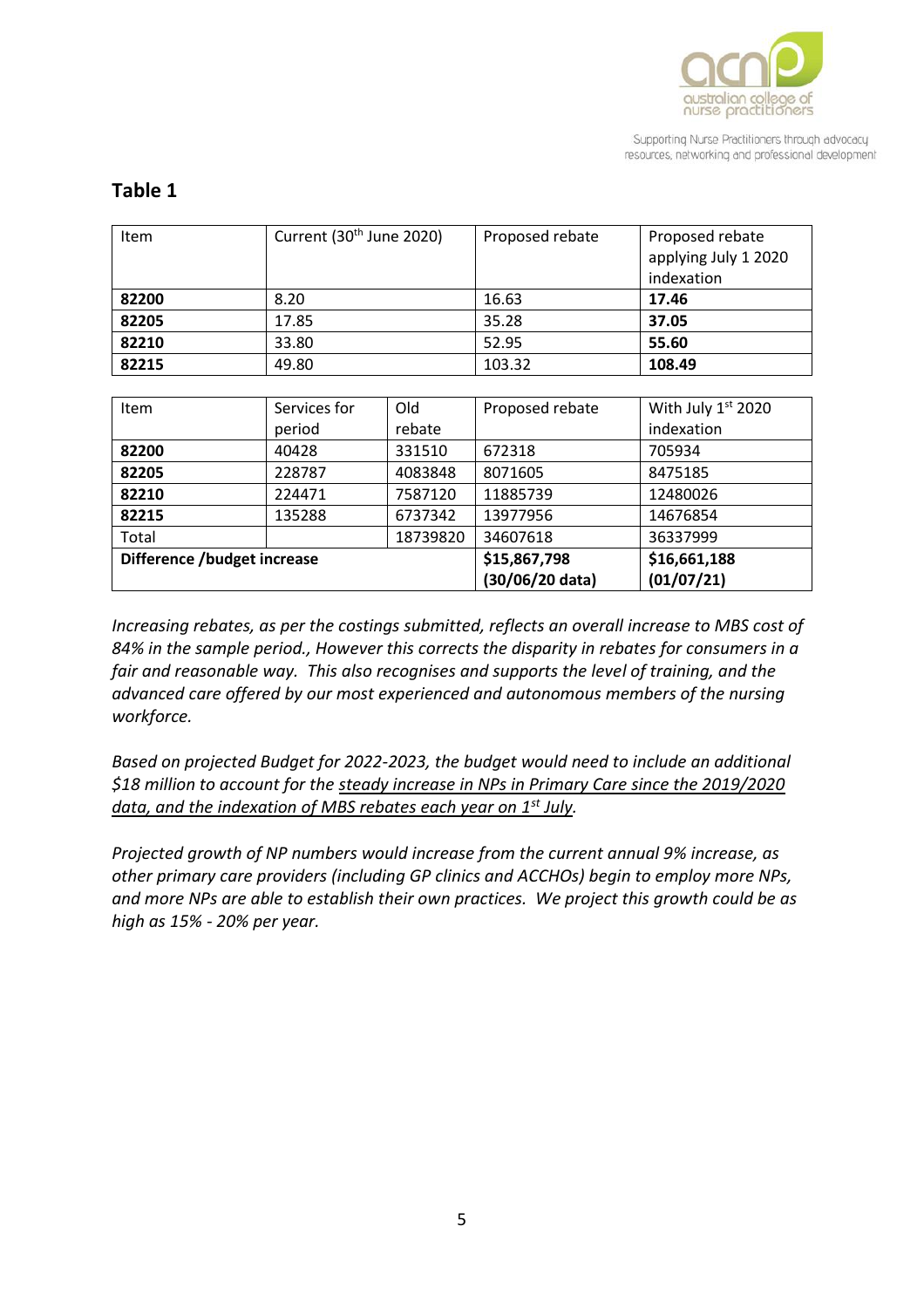

#### **Table 2**

| <b>Items</b>                                         | Total Services 01/07/2017-<br>30/06/2020 | Proportion as % of time based<br>services |
|------------------------------------------------------|------------------------------------------|-------------------------------------------|
| <b>Nurse Practitioner</b><br>82200,82205,82210,82215 | 1,665,308                                | 0.5%                                      |
| Non VR Doctor<br>52, 53, 54, 57                      | 12,909,187                               | 3.5%                                      |
| VR GP<br>3,23,36,44                                  | 353,159,750                              | 96%                                       |
| Total time based consultations<br>$(GP+NP)$          | 367,734,245                              | 100%                                      |

*Over 3 years – July 2017-June 2020, NP time-based services have represented a total proportion (NP:GP) of time-based attendances of 0.5% of primary care attendances. Data were collected using VR and Non VR GP time based items, and NP time based items.*

#### **Table 3**

| <b>Items</b>                   | Cost to MBS with increase<br>Based on sample period | Proportion as % |
|--------------------------------|-----------------------------------------------------|-----------------|
| NP 82200,82205,82210,82215     | \$51,930,561                                        | 0.3%            |
| Non VR                         | \$329,754,037                                       | 2.1%            |
| 52, 53, 54, 57                 |                                                     |                 |
| VR GP                          | \$15,515,878,872                                    | 97.6%           |
| 3,23,36,44                     |                                                     |                 |
| Total time based consultations | \$15,897,563,470                                    | 100%            |

*Proportional cost of NP services for the year 1/7/19-30/6/2020 (last data collection period available) period at new suggested rates (adjusted to Allied Health equivalent). This remains well below the 0.5% proportional rate of time-based consultations, even with the proposed rebate increase, reflecting excellent value for money.*

This proposal reflects a cornerstone opportunity to improve the delivery of health care in Australia, particularly to marginalised and vulnerable people. While our key focus is on this proposal, we also attach for your interest (Appendix 1), other potential cost savings that can significantly improve health outcomes, although we are also committed to addressing these through the work of the Nurse Practitioner 10 Year Plan Steering Committee.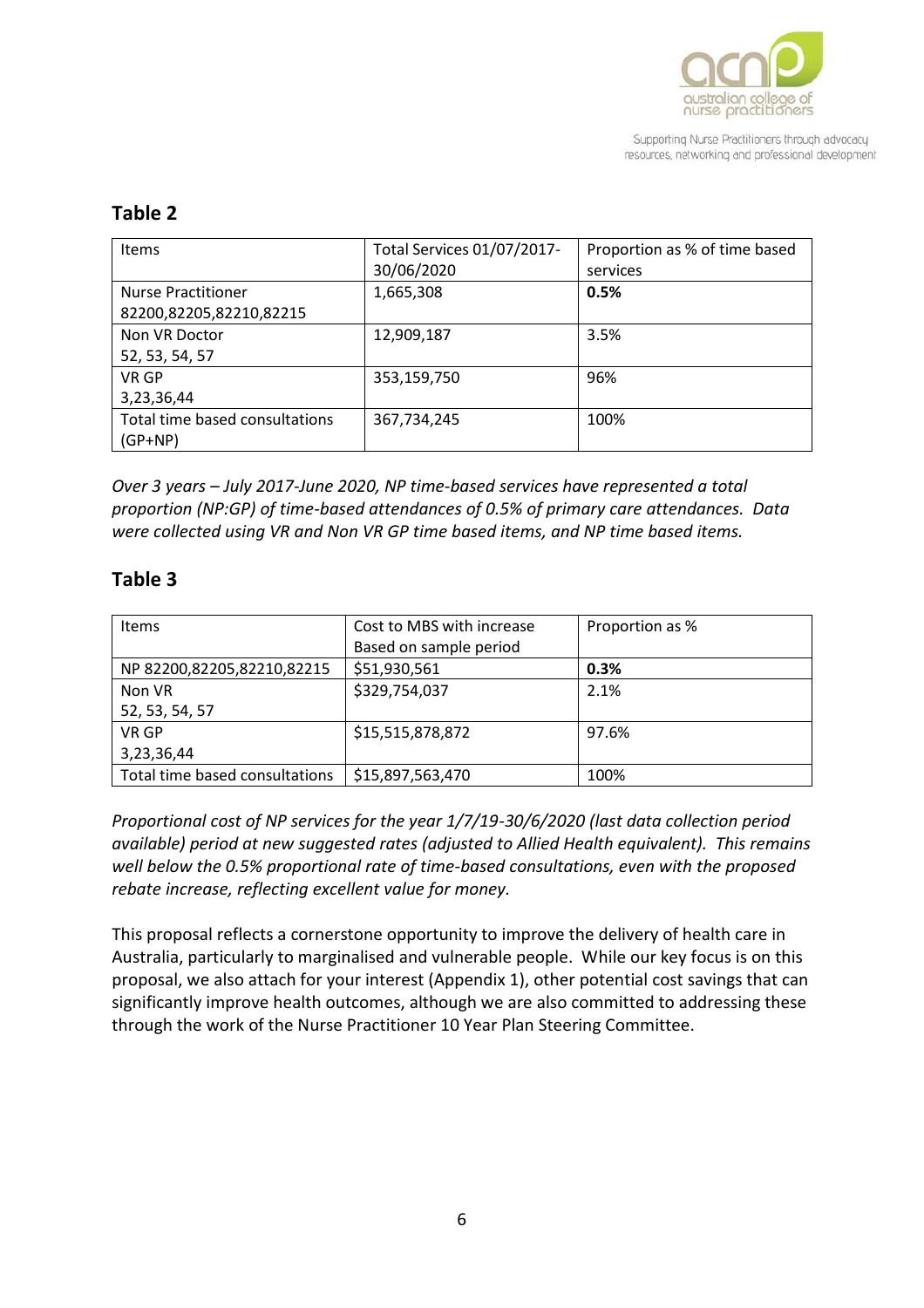

# <span id="page-7-0"></span>**Proposal 2 – Closing the Gap**

#### **The CTG PBS Co-payment**

The PBS Co-payment measure refers to PBS prescribers, which would appear to include NPs as prescribers, however there are existing limitations in relation to PBS access for patients of NPs.

This proposal is to expand access to medicines under the CTG PBS Co-payment measure that can be prescribed by a Nurse Practitioner, within their authority and expertise, to the full list of PBS medicines that can be prescribed by a Medical Practitioner on the General Schedule. This is not intended to expand the range of medicines able to be prescribed by a NP, but to provide equity of access to medicines for patients eligible for CTG.

Currently there are inequities for patients eligible for CTG prescriptions (and all patients) who choose to see, or may only have access to, a NP. As PBS is limited for Nurse Practitioners as prescribers, and some PBS medicines are only able to be prescribed by NPs as 'continuing only' medicines, these limitations directly affect patients, no more so than those already at a disadvantage, or living in remote areas.

This proposal would not incur any additional cost as the CTG program is funded per capita, however would improve access to, adherence to, and affordability of prescribed medicines for chronic disease.

Examples of medicines on the PBS for patients of Medical Practitioners, unable to be prescribed by NPs on the PBS:

- Timolol 0.5% eye drops and Latanoprost eye drops 0.005% (individually or in combination) – used for the management of glaucoma
- Pimecrolimus 1% cream used for dermatological conditions, including chronic eczema
- Zoledronic Acid 5mg/100ml injection for the treatment of osteoporosis
- Mometasone Ointment 0.1% used for the treatment of acute and chronic skin conditions, including chronic eczema – can only be prescribed on PBS as continuing therapy only, and cannot be initiated by a NP.
- Ezetimibe 10mg tablet used for the treatment of elevated cholesterol can only be prescribed on PBS as continuing therapy only, and cannot be initiated by a NP

\*a more comprehensive list can be supplied

Medicines that are not on the PBS for patients of NPs must be written as a private prescriptions, resulting in the patient paying full price, and also not contributing to their safety net.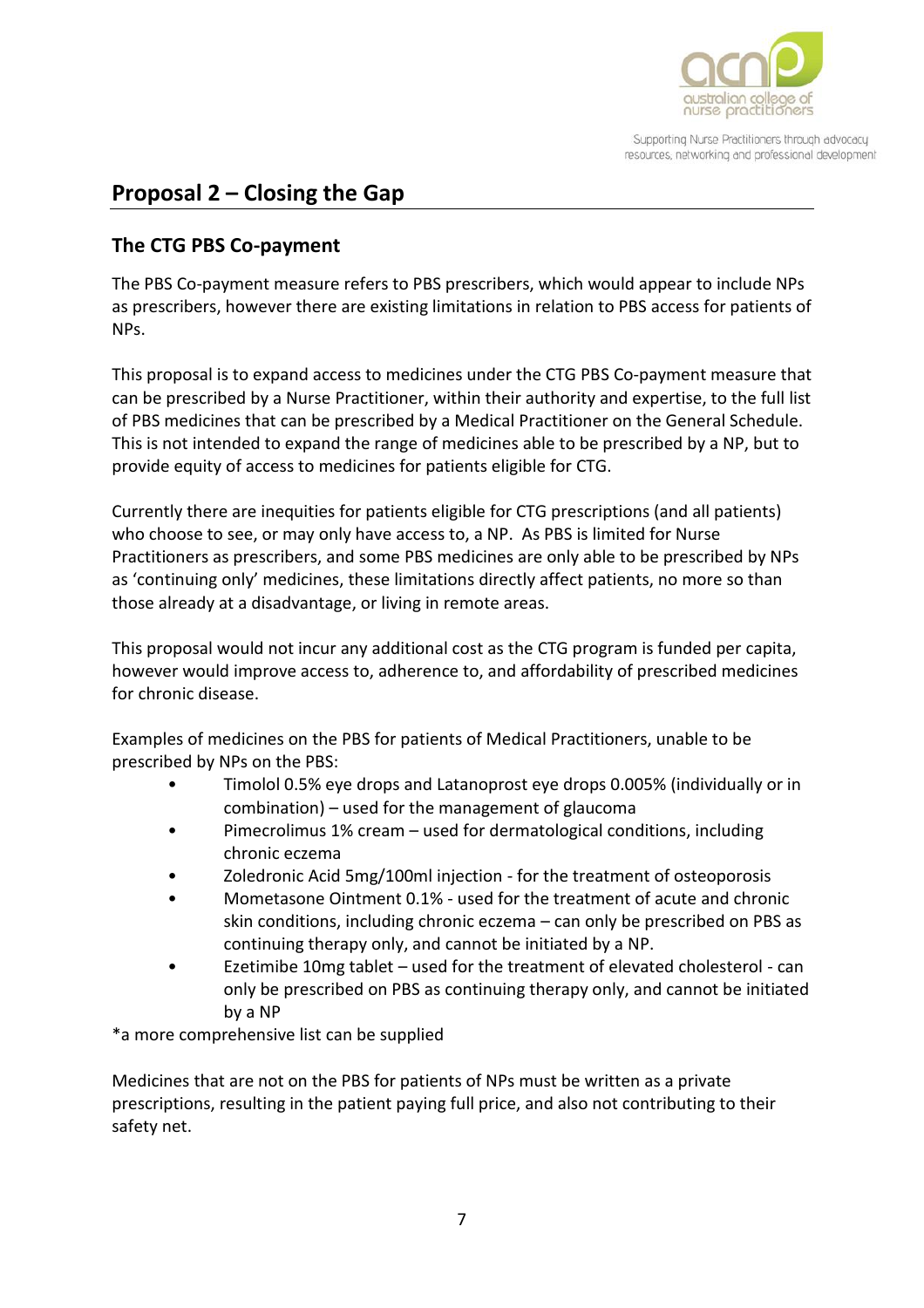

We propose that patients eligible for the CTG PBS Co-payment should have access to all medicines on the General Schedule whether prescribed by a Medical Practitioner or NP.

In the longer term, we propose these PBS inequities be addressed for the benefit of all health care consumers.

We look forward to hearing your response to our proposals and pre-budget submission. In the meantime, please do not hesitate to contact Leanne Boase at the Australian College of Nurse Practitioners for any clarification or further data or information required.

 $\mathscr{A}$ 

Yours Sincerely

**Leanne Boase** President Australian College of Nurse Practitioners

**Mary Chiarella AM** Professor Emerita University of Sydney

**Karen Booth**  President Australian Primary Health Care Nurses Association

**Adj. Prof Kylie Ward** Chief Executive Officer Australian College of Nursing

**Rebecca East** Chief Executive Officer Australian College of Perioperative Nurses

**Conjoint Prof. Mike Hazelton** President Australian College of Mental Health Nurses **Katherine Isbister** Chief Executive Officer **CRANAPlus** 

**Adam Searby**  President Drug and Alcohol Nurses of Australasia

**Lori-Anne Sharp** Acting Federal Secretary Australian Nursing and Midwifery Federation

**Prof. Roianne West** Chief Executive Officer Congress of Aboriginal and Torres Strait Islander Nurses and Midwives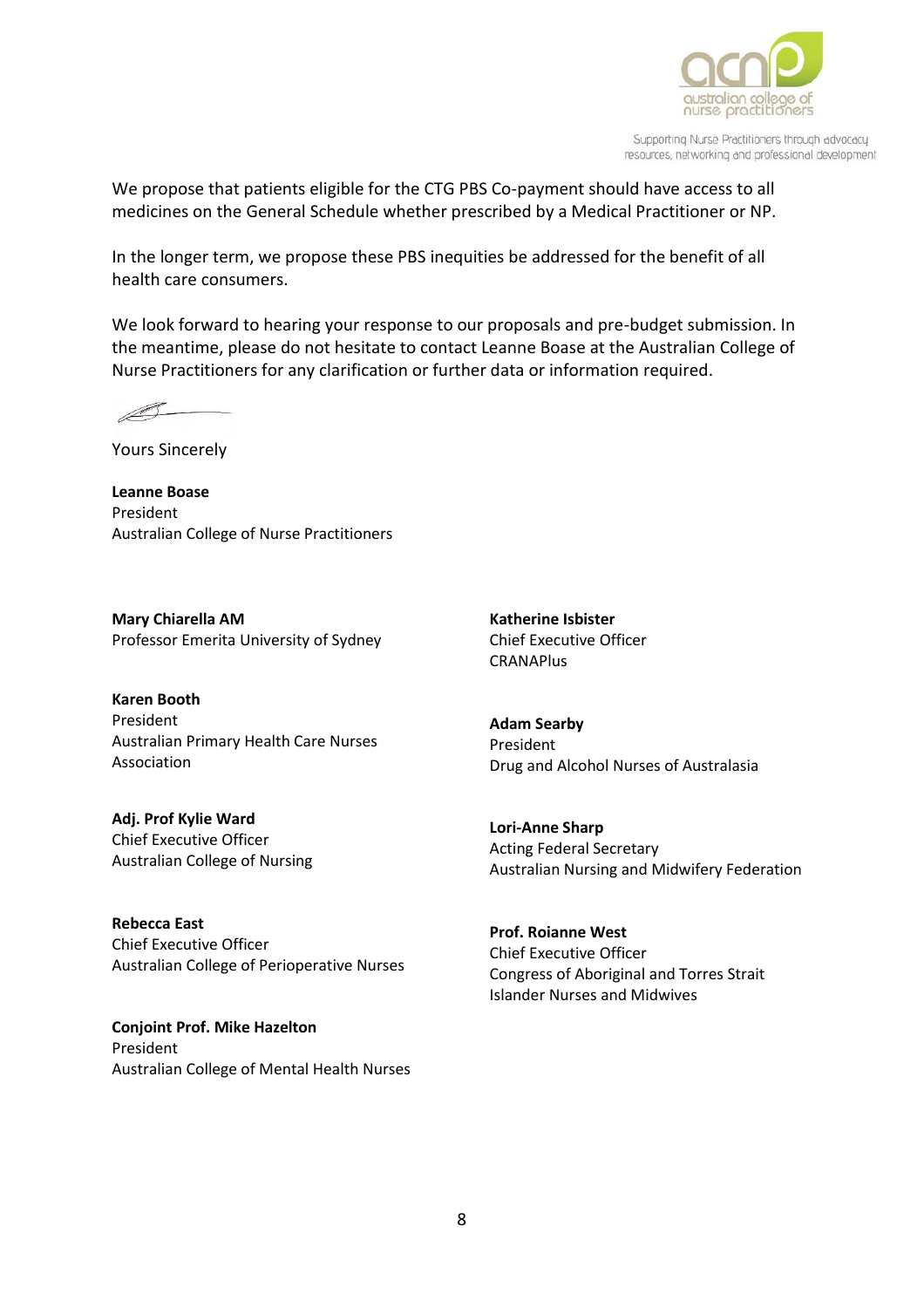

### <span id="page-9-0"></span>**References**

- 1. [https://www.aihw.gov.au/reports/primary-health-care/disparities-in-potentially](https://www.aihw.gov.au/reports/primary-health-care/disparities-in-potentially-preventable-hospitalisations-australia/summary)[preventable-hospitalisations-australia/summary](https://www.aihw.gov.au/reports/primary-health-care/disparities-in-potentially-preventable-hospitalisations-australia/summary)
- 2. Jackson H, Shiell A. (2017) Preventive health: How much does Australia spend and is it enough? Canberra: Foundation for Alcohol Research and Education; 2017.
- 3. https://www.aph.gov.au/About Parliament/Parliamentary Departments/Parliamen [tary\\_Library/pubs/BriefingBook43p/preventativehealth](https://www.aph.gov.au/About_Parliament/Parliamentary_Departments/Parliamentary_Library/pubs/BriefingBook43p/preventativehealth)
- 4. [https://www.aihw.gov.au/reports-data/health-conditions-disability-deaths/chronic](https://www.aihw.gov.au/reports-data/health-conditions-disability-deaths/chronic-disease/overview)[disease/overview](https://www.aihw.gov.au/reports-data/health-conditions-disability-deaths/chronic-disease/overview)
- 5. Crosland P, Ananthapavan J, Davison J, Lambert M, Carter R. (2019) The health burden of preventable disease in Australia: A systematic review. Aust N Z J Public Health. 2019. <https://doi.org/10.1111/1753-6405.12882>
- 6. Crosland P, Ananthapavan J, Davison J, Lambert M, Carter R. The economic cost of preventable disease in Australia: a systematic review of estimates and methods. Aust N Z J Public Health. 2019 Oct;43(5):484-495. doi: 10.1111/1753- 6405.12925. Epub 2019 Aug 7. PMID: 31390112.
- 7. [https://www.safetyandquality.gov.au/sites/default/files/2019-08/d19-](https://www.safetyandquality.gov.au/sites/default/files/2019-08/d19-8961_acsqhc_avoidable_hospital_readmissions_literature_review_on_australian_and_international_indicators_july_2019.pdf) 8961 acsqhc avoidable hospital readmissions literature review on australian an [d\\_international\\_indicators\\_july\\_2019.pdf](https://www.safetyandquality.gov.au/sites/default/files/2019-08/d19-8961_acsqhc_avoidable_hospital_readmissions_literature_review_on_australian_and_international_indicators_july_2019.pdf)
- 8. [https://www.aihw.gov.au/reports-data/population-groups/indigenous](https://www.aihw.gov.au/reports-data/population-groups/indigenous-australians/about)[australians/about](https://www.aihw.gov.au/reports-data/population-groups/indigenous-australians/about)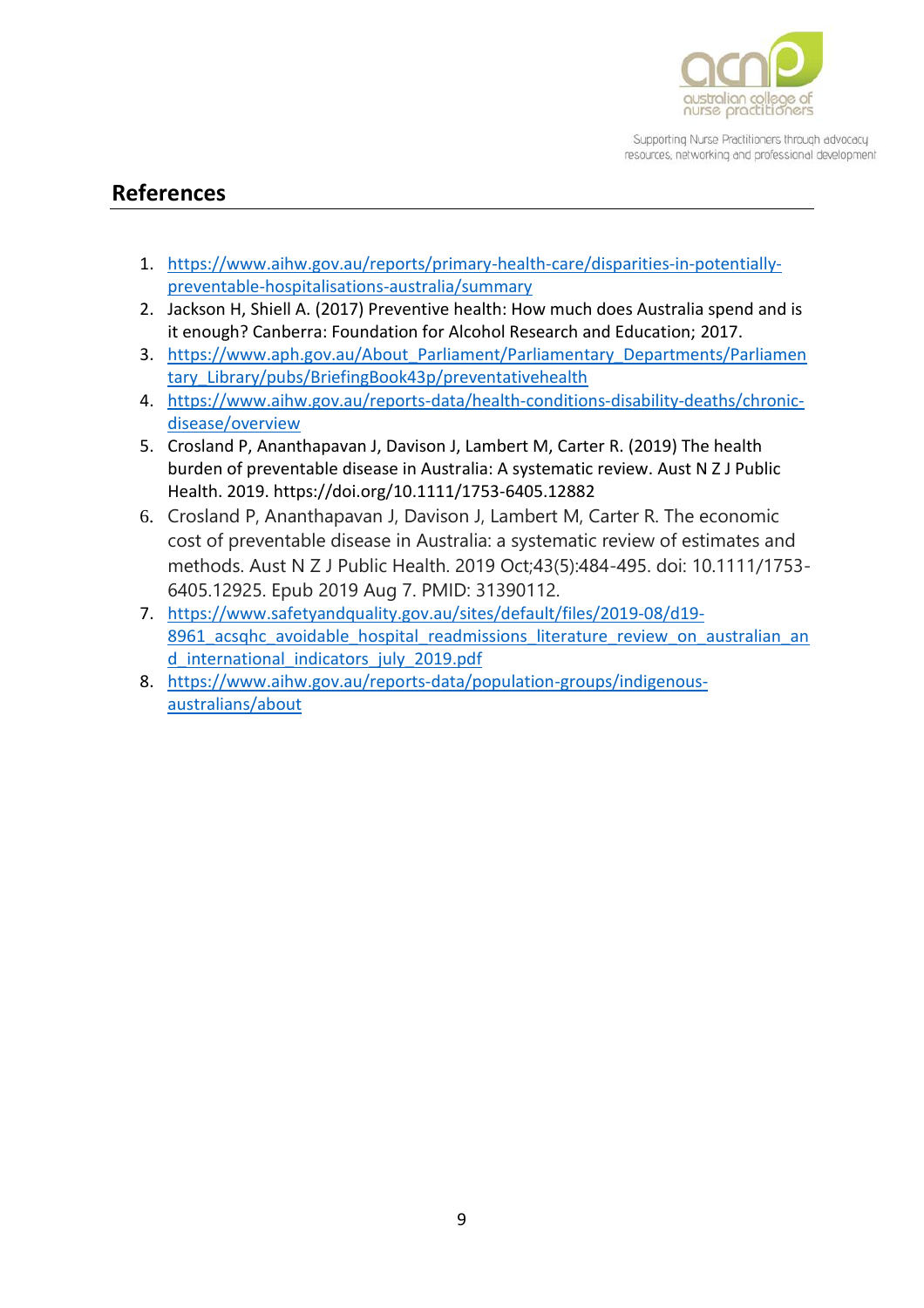

# <span id="page-10-0"></span>**Appendices**

The following are just two examples of the potential for improvement in health outcomes by allowing NPs to improve referral pathways, and intervene earlier to reduce the risk of poor health outcomes. These examples highlight improved access to care, especially for marginalised and disadvantaged people, and also offer cost savings at the same time. Another major area for improvement is in Aged Care, there is enormous potential for preventative care, improvement of health care, better access to care, and chronic disease management, as well as palliative care. While it is difficult to quantify, cost savings would be seen through early intervention and a reduction in avoidable hospital admission. Further work is planned to investigate potential cost savings and benefits.

### **Appendix 1:**

#### **Item 715 – ATSI Health Assessment item MBS Rebate \$220.85**

Nurse Practitioners (NPs) are currently not able to perform these assessments under MBS. Currently the NP advises the patient to see a GP, where the practice nurse usually performs the assessment. This needs to refer to a GP duplicates the initial consultation cost. This also delays the assessment, and as the patient has to book and attend an additional appointment, may well reduce the likelihood of the assessment being completed. In many cases, significant travel may also be required to attend a second consultation.

NPs could provide this service directly, reducing the resources needed and delays involved, and reduce the duplication of the initial consultation fees. Additionally, longer term savings via an improvement in uptake of this assessment are achievable through preventative health strategies.

It is widely accepted that many people in rural and remote communities may have access to NPs where no other health services are available, and there is strong evidence that NPs are more likely to work with ATSI people.

In 2019-2020, just under 225,000 of these Health Assessments were conducted. Without the need for referral to a GP, and with the NP performing this assessment at the initial consultation in approximately 20% of cases, the potential saving from this time period would be \$1,162,125 (based on initial consults 82205 or 82210 at 2019/2020 rates) through reduced duplication of initial consultation items.

This example relates to only one Health Assessment item. However, it is a good example of how avoidance of unnecessary duplication of services, in relation to diagnostic items, health assessment items and care plan items can reduce the health dollar spend overall. Nurse practitioners would need access to enable referrals to Allied Health under Chronic Disease Management Plans for this measure to be effective.